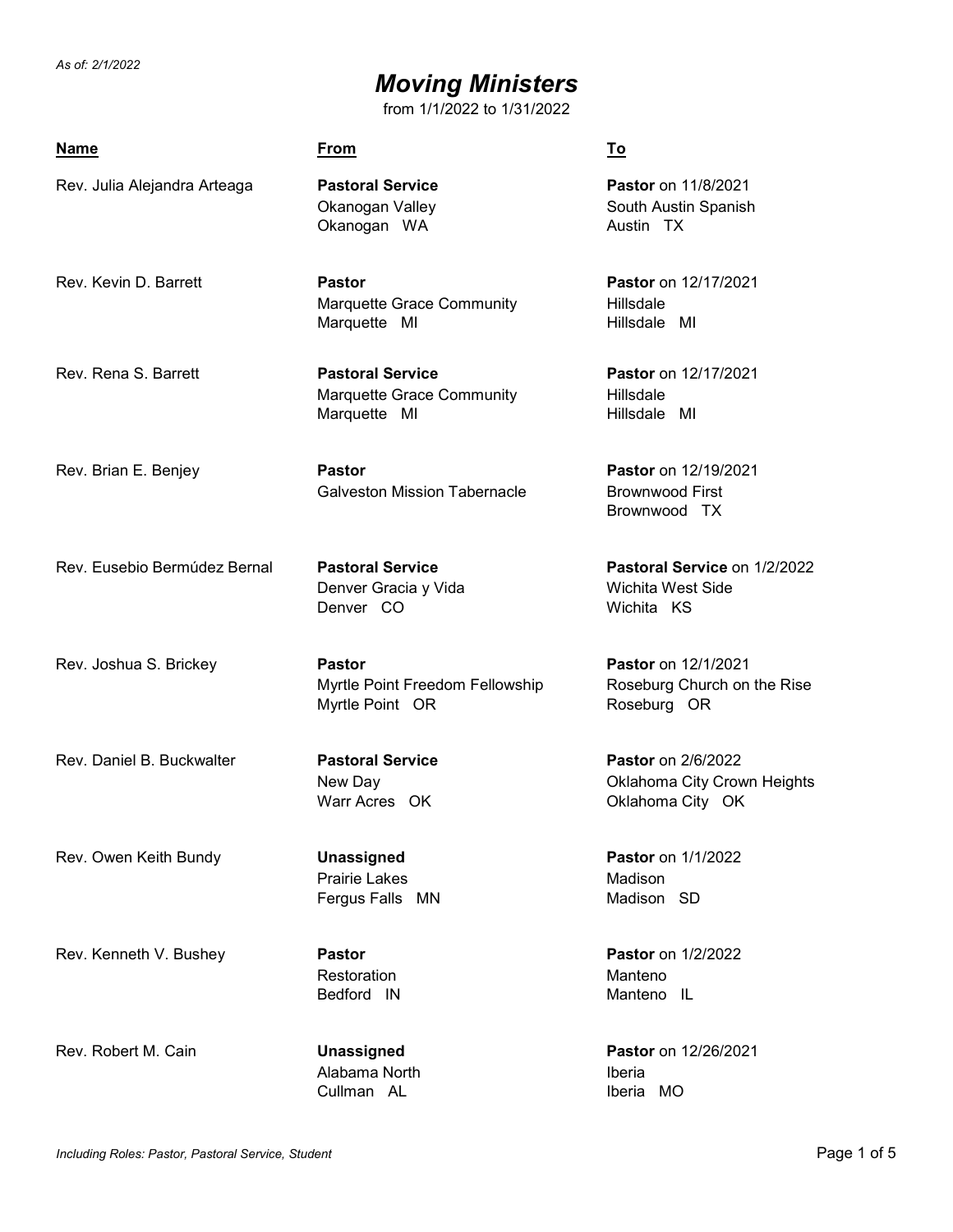### *Moving Ministers*

| <u>Name</u>                  | <b>From</b>                                                              | <u>To</u>                                                             |
|------------------------------|--------------------------------------------------------------------------|-----------------------------------------------------------------------|
| Rev. Larry E. Compton        | <b>Unassigned</b><br>Eastern Kentucky<br>Richmond KY                     | Pastor on 1/17/2022<br>Morehead<br>Morehead KY                        |
| Rev. Brookelyn Crouch Nelson | <b>Student</b><br>Oklahoma<br>Bethany OK                                 | Pastoral Service on 9/22/2021<br>Visalia First<br>Visalia CA          |
| Rev. Heidi Ellis             | <b>Unassigned</b><br>Oregon Pacific                                      | Pastoral Service on 9/1/2021<br><b>Medford New Life</b><br>Medford OR |
| Rev. Samuel S. Evans         | <b>Pastoral Service</b><br>Anchorage Hillcrest<br>Anchorage AK           | Pastoral Service on 10/25/2021<br>Owosso First<br>Owosso MI           |
| Rev. Pamela L. Fontana       | <b>Pastoral Service</b><br>Annandale Calvary<br>Annandale VA             | <b>Pastor</b> on 1/10/2022<br>Woodbridge First<br>Woodbridge VA       |
| Rev. Sarah-Ann Fox           | <b>Pastoral Service</b><br>Harris Chapel<br>Selma IN                     | Pastoral Service on 10/1/2021<br>Muncie Broken<br>Muncie IN           |
| Rev. Caleb Gomez             | <b>Student</b><br>Northern Michigan<br>Traverse City MI                  | Pastoral Service on 1/9/2022<br><b>Roswell First</b><br>Roswell NM    |
| Rev. C. Matthew Gordon II    | <b>Pastoral Service</b><br>Cincinnati Lockland<br>Cincinnati OH          | Pastoral Service on 12/11/2021<br>Cincinnati Fairfax<br>Cincinnati OH |
| Rev. Lucas R. Graves         | <b>Pastoral Service</b><br>Springfield All Things Good<br>Springfield OR | Pastoral Service on 7/12/2021<br><b>Lewiston First</b><br>Lewiston ID |
| Rev. Jonathan David Hall     | <b>Pastor</b><br>Garnett<br>Garnett KS                                   | <b>Pastor</b> on 1/23/2022<br>Moravia Lighthouse<br>Moravia IA        |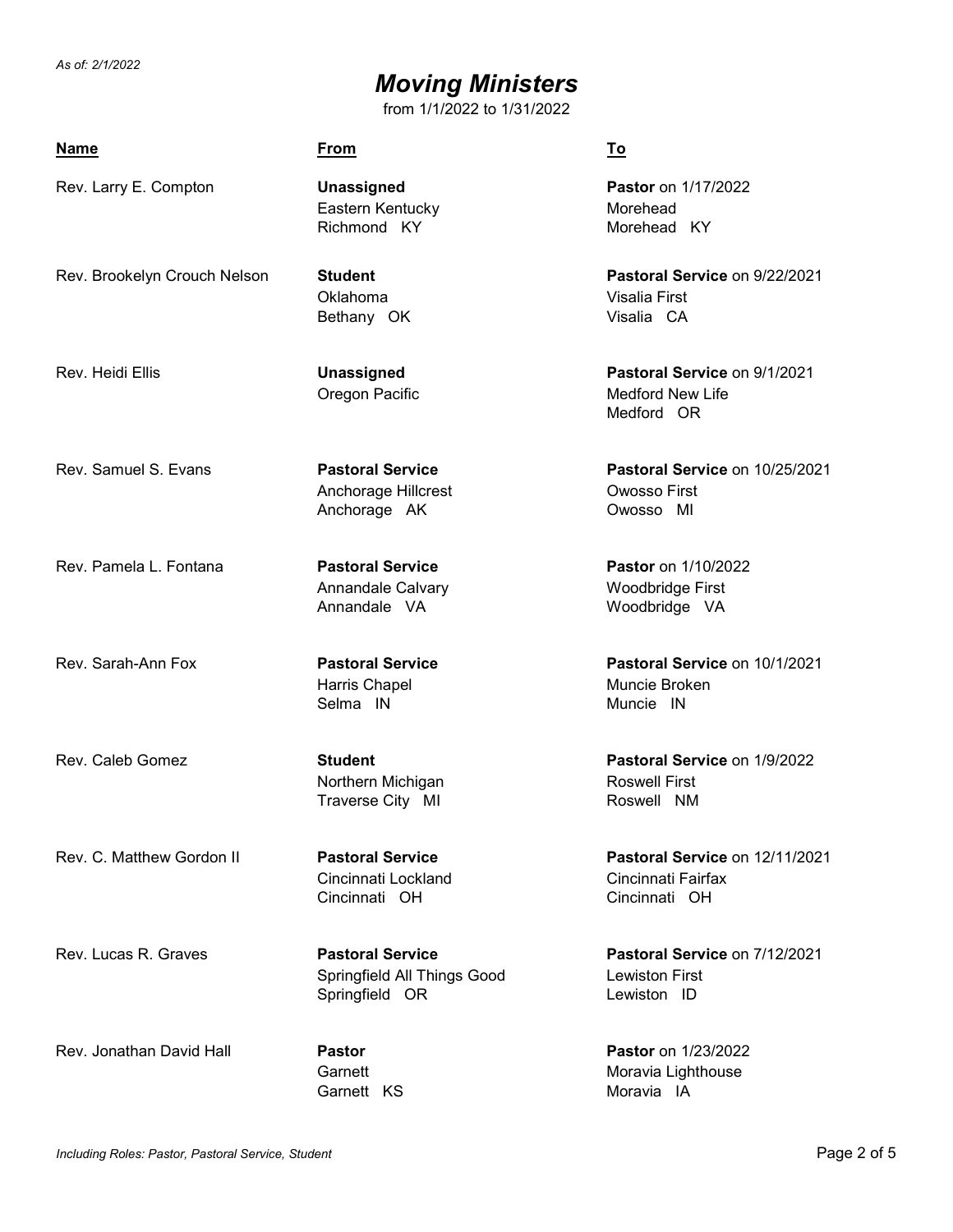### *Moving Ministers*

| <b>Name</b>                | <b>From</b>                                                                  | <u>To</u>                                                              |
|----------------------------|------------------------------------------------------------------------------|------------------------------------------------------------------------|
| Rev. Lesley A. Hansher     | <b>Pastoral Service</b><br><b>Westminster The Crossing</b><br>Westminster CO | Pastor on 1/17/2022<br>Kennewick<br>Kennewick WA                       |
| Rev. Rochelle L. Head      | <b>Pastoral Service</b><br>Wooster<br>Wooster OH                             | Pastoral Service on 8/8/2021<br><b>Columbus Shepherd</b><br>Gahanna OH |
| Rev. Carol H. Hobson       | <b>Pastoral Service</b><br>Texarkana Cathedral Heights<br>Texarkana AR       | Pastoral Service on 10/4/2021<br>Hamlin<br>Hamlin TX                   |
| Rev. John C. Hobson        | <b>Pastor</b><br>Texarkana Cathedral Heights<br>Texarkana AR                 | <b>Pastor</b> on 10/4/2021<br>Hamlin<br>Hamlin TX                      |
| Rev. Kaitlyn I. Kleppinger | <b>Pastoral Service</b><br>Darby Creek<br>Orient OH                          | Pastoral Service on 2/20/2022<br>Nashville Inglewood<br>Nashville TN   |
| Rev. Trevor A. Knudsen     | Unassigned<br>Georgia<br>Cordele GA                                          | Pastoral Service on 11/6/2021<br>Gainesville First<br>Gainesville GA   |
| Rev. Curtis L. Koscheski   | <b>Pastor</b><br>Decatur Spring Avenue<br>Decatur AL                         | Pastor on 2/1/2022<br><b>Graham Memorial</b><br>East Dublin GA         |
| Rev. Paula C. MacBean      | <b>Pastoral Service</b><br>Salem South<br>Salem OR                           | Pastoral Service on 12/1/2021<br>Oregon City<br>Oregon City OR         |
| Rev. Joshua W. Macko       | <b>Pastoral Service</b><br>Bangor<br>Bangor ME                               | Pastor on 1/30/2022<br>Pittsfield<br>Pittsfield ME                     |
| Rev. Eugene Nazu Tsasa     | <b>Student</b><br>lowa<br>Ankeny IA                                          | Pastoral Service on 9/13/2021<br>Cincinnati Lockland<br>Cincinnati OH  |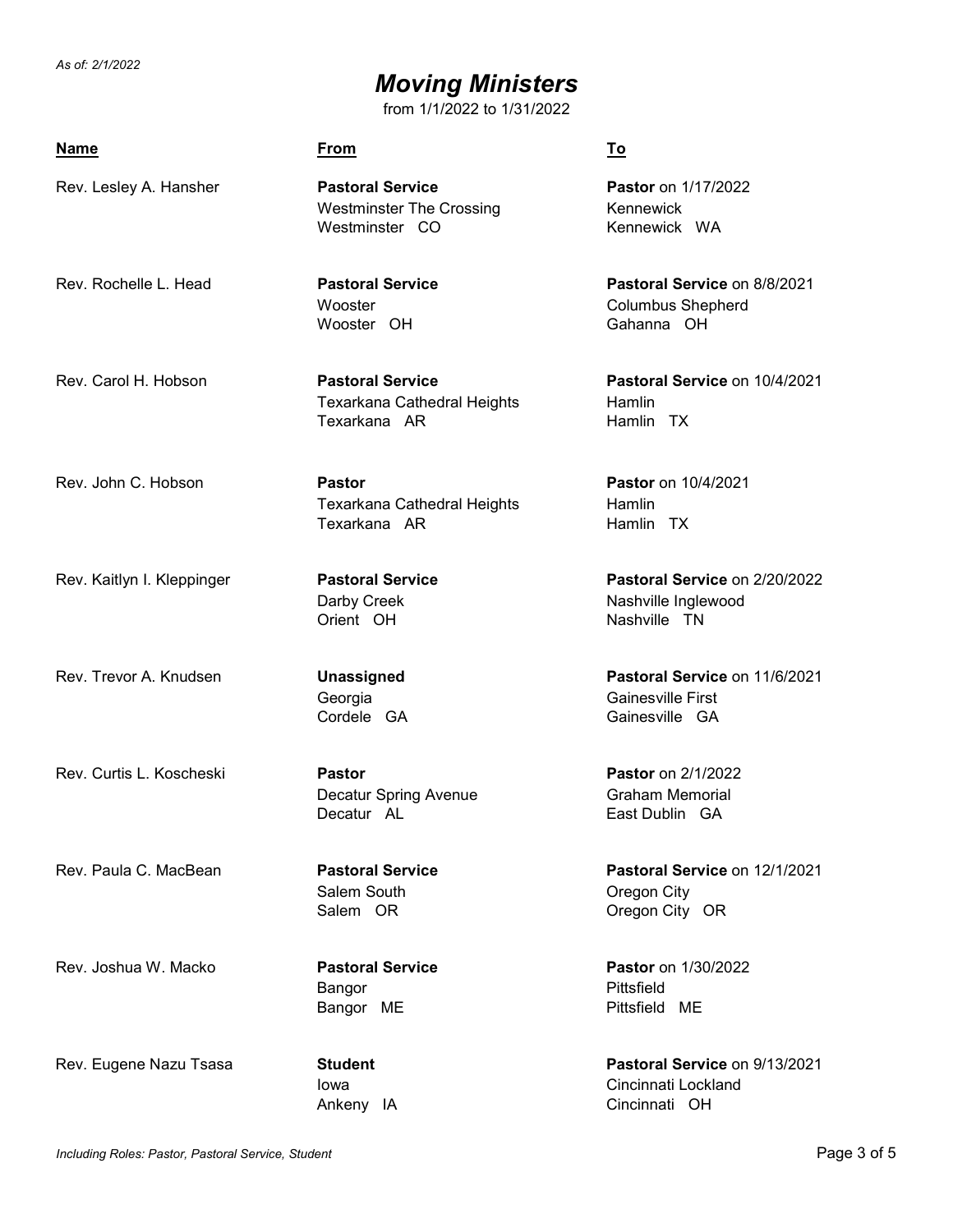# *Moving Ministers*

| <b>Name</b>                   | <u>From</u>                                                           | To                                                                           |
|-------------------------------|-----------------------------------------------------------------------|------------------------------------------------------------------------------|
| Rev. Randolf A. Paulino       | <b>Pastor</b><br>Williamsburg Iglesia<br>Williamsburg VA              | Pastoral Service on 7/1/2021<br>Hampton Puerta de Salvacion<br>Hampton VA    |
| Rev. Cassandra R. Pearson     | <b>Pastoral Service</b><br>Independence Fort Osage<br>Independence MO | Pastoral Service on 11/7/2021<br>The Well<br>Springfield MO                  |
| Rev. Waveney Pereira          | <b>Pastoral Service</b><br>Far Rockaway Community<br>Far Rockaway NY  | Pastoral Service on 1/18/2022<br><b>Sumter First</b><br>Sumter SC            |
| Rev. Raúl E. Ramirez          | <b>Unassigned</b><br>Virginia<br>Midlothian VA                        | Pastoral Service on 7/1/2021<br>Woodbridge Iglesia<br>Woodbridge VA          |
| Rev. Alejandro Rios Zamora    | <b>Student</b><br>lowa<br>Ankeny IA                                   | <b>Pastor</b> on 1/1/2022<br>Marshalltown<br>Marshalltown IA                 |
| Rev. Richard Nick Robertson   | <b>Pastoral Service</b><br>Kansas City Central<br>Lenexa KS           | <b>Pastoral Service on 1/1/2022</b><br><b>Bethany First</b><br>Bethany OK    |
| Rev. Andrea Michelle Sawtelle | <b>Pastoral Service</b><br>Quincy MA Wollaston<br>Quincy MA           | Pastoral Service on 1/16/2022<br>Lansdale Immanuel<br>Lansdale PA            |
| Rev. Ben L. Schoettel         | <b>Pastoral Service</b><br><b>Racine Community</b><br>Racine WI       | Pastoral Service on 8/22/2021<br><b>Real Life Community</b><br>Portage IN    |
| Rev. Travis B. Stamper        | <b>Pastor</b><br><b>Vincennes First</b><br>Vincennes IN               | <b>Pastor</b> on 1/3/2022<br><b>Columbus First</b><br>Columbus IN            |
| Rev. Kristen N. Sterner       | <b>Pastoral Service</b><br><b>Greeley First</b><br>Greeley CO         | Pastoral Service on 2/6/2022<br>Castle Rock The Connection<br>Castle Rock CO |